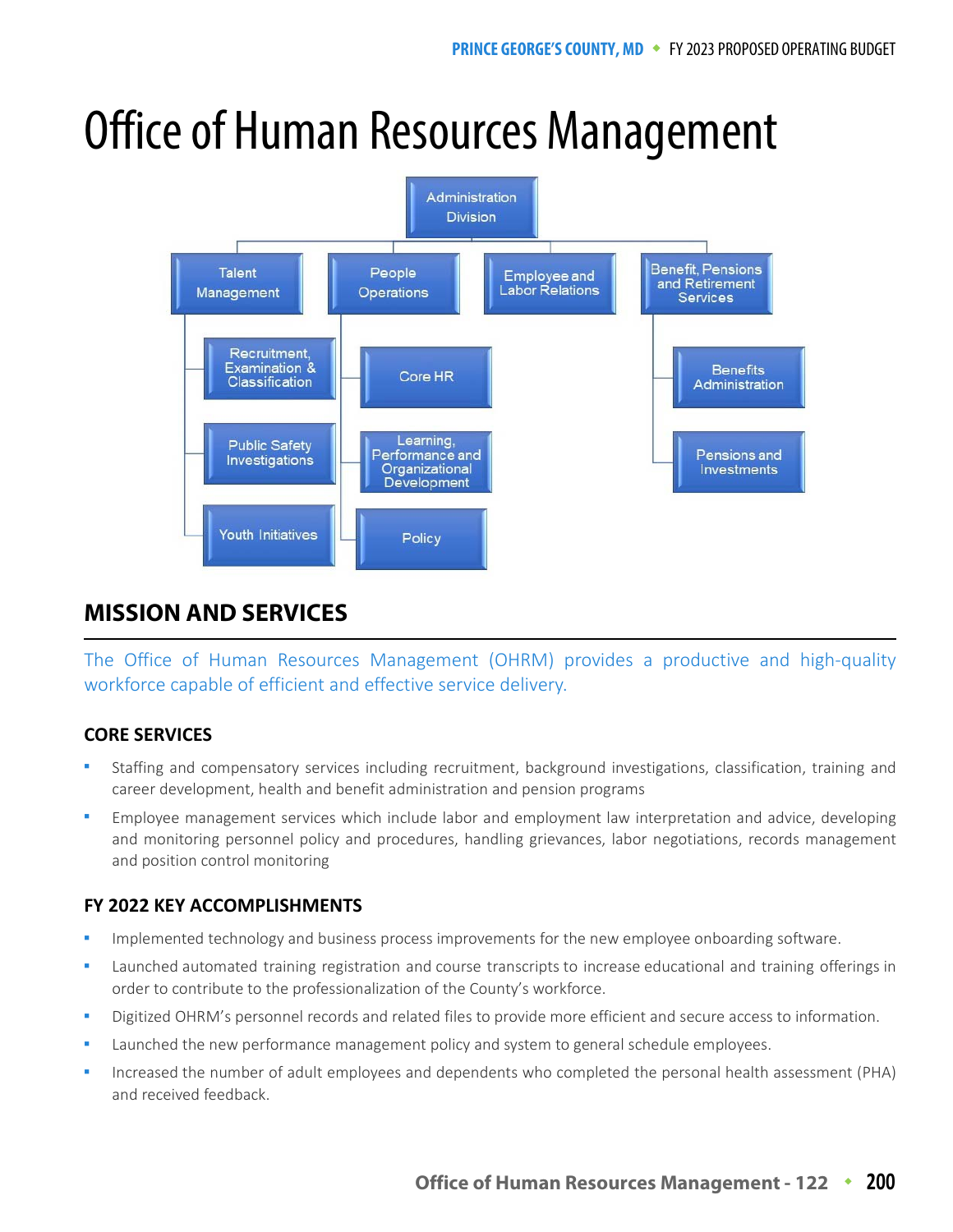#### **STRATEGIC FOCUS AND INITIATIVES FOR FY 2023**

The office's top priorities in FY 2023 are:

- **EXPAND 1** Expand and integrate technology to streamline services.
- Increase transparency by providing agencies access to information and resources through upgraded systems which creates the analytics OHRM needs to benchmark services.
- Deploy new approaches to talent sourcing to attract, source and recruit qualified candidates.
- Expand opportunities to drive passion and engagement in the workforce through performance management and learning systems.

# **FY 2023 BUDGET SUMMARY**

The FY 2023 proposed budget for the Office of Human Resources Management is \$9,677,700, an increase of \$994,800 or 11.5% over the FY 2022 approved budget.

#### **Expenditures by Fund Type**

|                     | <b>FY 2021 Actual</b> |           | FY 2022 Budget |           | FY 2022 Estimate |         | FY 2023 Proposed |           |
|---------------------|-----------------------|-----------|----------------|-----------|------------------|---------|------------------|-----------|
| <b>Fund Types</b>   | Amount                | % Total   | Amount         | % Total   | Amount           | % Total | <b>Amount</b>    | % Total   |
| <b>General Fund</b> | \$7,150,590           | $100.0\%$ | \$8,682,900    | $100.0\%$ | \$8,834,100      | 100.0%  | \$9,677,700      | $100.0\%$ |
| <b>Total</b>        | \$7,150,590           | 100.0%    | \$8,682,900    | 100.0%    | \$8,834,100      | 100.0%  | \$9,677,700      | $100.0\%$ |

#### **Reconciliation from Prior Year**

|                                                                                                                                                                                                                                               | <b>Expenditures</b> |
|-----------------------------------------------------------------------------------------------------------------------------------------------------------------------------------------------------------------------------------------------|---------------------|
| <b>FY 2022 Approved Budget</b>                                                                                                                                                                                                                | \$8,682,900         |
| Increase Cost: Compensation - Mandated Salary Requirements - Annualization of costs related to salary<br>adjustments offset by budgeted salary attrition                                                                                      | \$1,024,400         |
| <b>Increase Cost: Fringe Benefits</b> — Increase in the fringe benefit rate from 27.1% to 33.5% to align with projected costs                                                                                                                 | 731,600             |
| Add: Operating - New contract for classification and compensation studies                                                                                                                                                                     | 227,400             |
| Add: Operating - New contract for online talent acquisition services                                                                                                                                                                          | 63,000              |
| Add: Operating - New contract for a labor/economic consulting services                                                                                                                                                                        | 60,000              |
| <b>Add: Operating</b> — New contract for diversity, equity, and inclusion training                                                                                                                                                            | 50,000              |
| Increase Cost: Operating - Technology Cost Allocation - Increase in OIT charges based on anticipated countywide costs<br>for technology                                                                                                       | 49,200              |
| Decrease Cost: Operating - Net operating expense adjustments (operating contracts, interagency charges, membership<br>fees, and telephone)                                                                                                    | (138,000)           |
| Decrease Cost: Operating - Reduction in the number of public safety investigators from 15 to six based on agency<br>anticipated needs                                                                                                         | (348, 800)          |
| <b>Decrease Cost: Recovery Increase</b> - Primarily reflects increasing the recoverable rate (50% to 100%) of the occupational<br>medical services contract and other operating costs in the Benefits, Pensions and Retiree Services division | (724,000)           |
| <b>FY 2023 Proposed Budget</b>                                                                                                                                                                                                                | \$9,677,700         |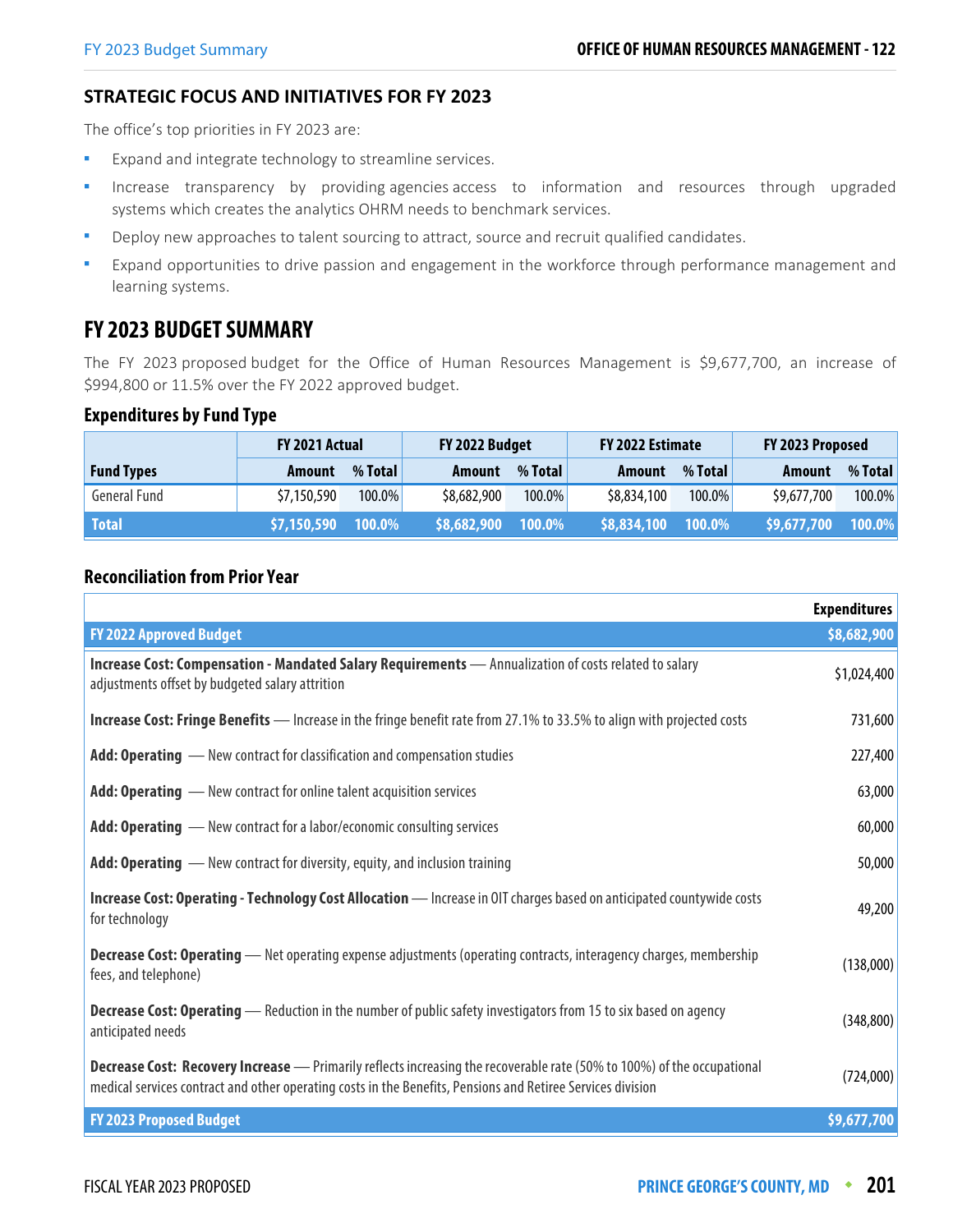# **STAFF AND BUDGET RESOURCES**

| <b>Authorized Positions</b> | FY 2021<br><b>Budget</b> | FY 2022<br><b>Budget</b> | FY 2023<br>Proposed | Change<br><b>FY22-FY23</b> |
|-----------------------------|--------------------------|--------------------------|---------------------|----------------------------|
| <b>General Fund</b>         |                          |                          |                     |                            |
| Full Time - Civilian        | 70                       | 70                       | 70                  | U                          |
| Full Time - Sworn           | $\Omega$                 | 0                        | U                   | 0                          |
| Subtotal - FT               | 70                       | 70                       | 70                  | 0                          |
| Part Time                   | 0                        | U                        | U                   | U                          |
| <b>Limited Term</b>         | 0                        | U                        | U                   | 0                          |
| <b>TOTAL</b>                |                          |                          |                     |                            |
| Full Time - Civilian        | 70                       | 70                       | 70                  | $\cap$                     |
| Full Time - Sworn           | $\Omega$                 | $\Omega$                 | U                   | U                          |
| Subtotal - FT               | 70                       | 70                       | 70                  |                            |
| Part Time                   | 0                        | U                        | U                   | Λ                          |
| <b>Limited Term</b>         | 0                        |                          |                     |                            |
|                             |                          |                          |                     |                            |

|                                  | FY 2023        |                  |                 |
|----------------------------------|----------------|------------------|-----------------|
| Positions By Classification      | Full<br>Time   | Part<br>Time     | Limited<br>Term |
| Accountant                       | 1              | U                | Λ               |
| Administrative Aide              | 6              | $\left( \right)$ | U               |
| Administrative Assistant         | 3              | 0                | 0               |
| <b>Administrative Specialist</b> | 8              | 0                | 0               |
| Associate Director               | $\mathfrak{D}$ | $\left( \right)$ | O               |
| <b>Community Developer</b>       |                | U                | Λ               |
| Deputy Director                  | 2              | 0                | 0               |
| <b>Director</b>                  |                | U                | U               |
| Information Tech Project Coord   |                | $\left( \right)$ |                 |
| Personnel Aide                   | 5              | O                | U               |
| Personnel Analyst                | 33             | 0                | U               |
| Personnel Manager                | 6              | 0                | U               |
| Public Service Aide              |                |                  |                 |
| TOTAL                            | 70             | 0                |                 |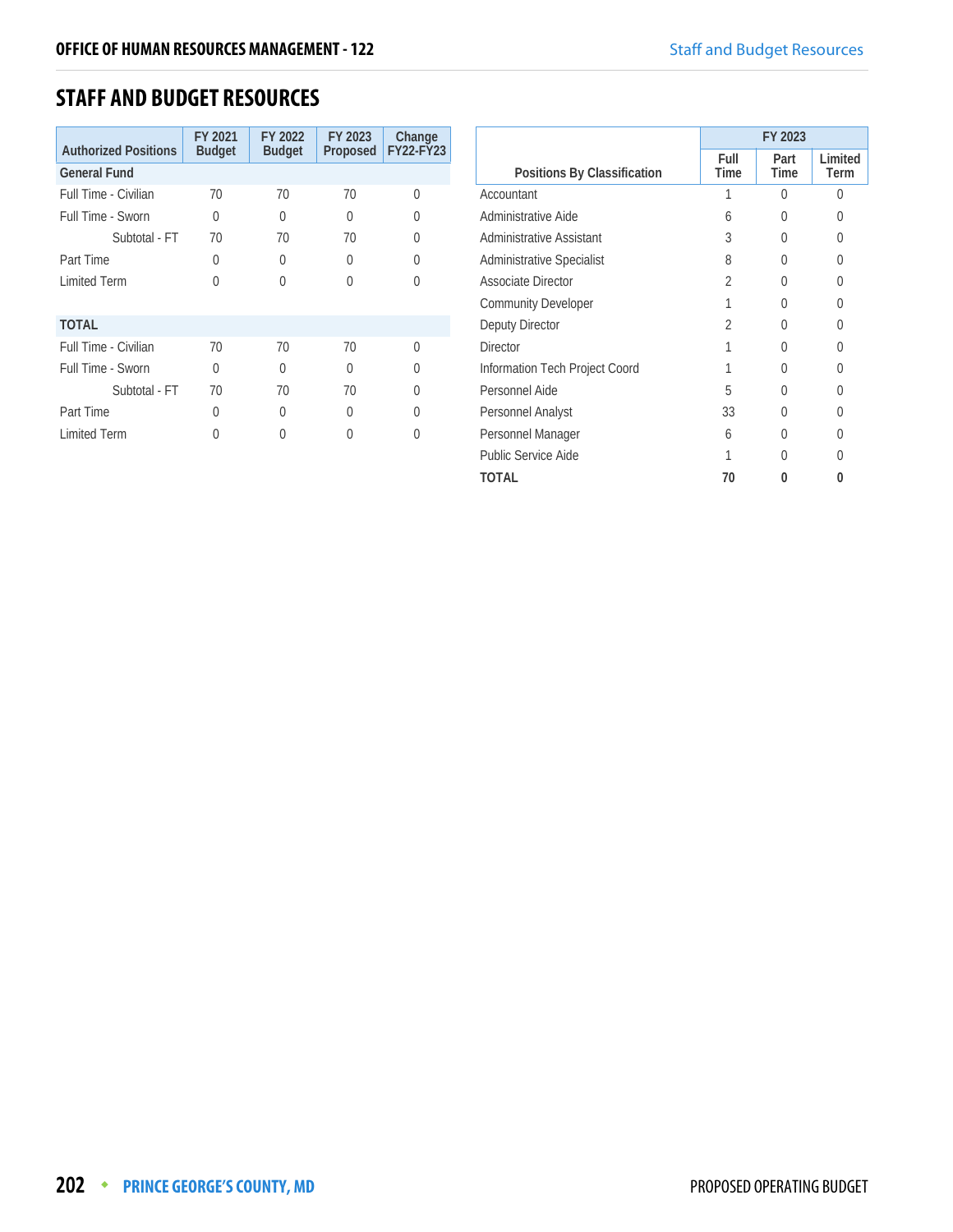|                        | <b>FY 2021</b><br><b>FY 2022</b> |               | <b>FY 2022</b>  | FY 2023         | <b>Change FY22-FY23</b> |             |
|------------------------|----------------------------------|---------------|-----------------|-----------------|-------------------------|-------------|
| Category               | Actual                           | <b>Budget</b> | <b>Estimate</b> | <b>Proposed</b> | Amount (\$)             | Percent (%) |
| Compensation           | \$5,743,019                      | \$6,049,400   | \$6,175,300     | \$7,073,800     | \$1,024,400             | 16.9%       |
| <b>Fringe Benefits</b> | 1,739,435                        | 1,639,300     | 1,702,400       | 2,370,900       | 731,600                 | 44.6%       |
| <b>Operating</b>       | 3,077,085                        | 5,013,600     | 4,794,100       | 4,976,400       | (37,200)                | $-0.7%$     |
| Capital Outlay         |                                  |               |                 |                 |                         |             |
| <b>SubTotal</b>        | \$10,559,539                     | \$12,702,300  | \$12,671,800    | \$14,421,100    | \$1,718,800             | 13.5%       |
| Recoveries             | (3,408,949)                      | (4,019,400)   | (3,837,700)     | (4,743,400)     | (724,000)               | 18.0%       |
| <b>Total</b>           | \$7,150,590                      | \$8,682,900   | \$8,834,100     | \$9,677,700     | \$994,800               | 11.5%       |

#### **Expenditures by Category - General Fund**

In FY 2023, compensation expenditures increase 16.9% over the FY 2022 budget due to the annualization of prior salary adjustments offset by budgeted salary attrition. Compensation includes funding for 70 full time employees. Fringe benefit expenditures increase 44.6% over the FY 2022 budget to reflect the compensation adjustments and projected fringe costs.

Operating expenses decrease -0.7% under the FY 2022 budget primarily due to public safety investigators decreasing from 15 to six in FY 2023. Funding is allocated for various contracts including new classification and compensation studies, online talent acquisition services, labor/economic consulting services, and diversity, equity and inclusion trainings, as well as changes in the technology allocation charge.

Recoveries increase 18.0% over the FY 2022 budget primarily due to a change in the recoverable rate of the occupational medical services contract which covers pre-employment medical and drug screenings. The contract will be recovered 100% in FY 2023.

Please note that the expenditures by division depict the recent agency divisional reorganization in the prior fiscal years retroactively.

# **Expenditures by Division - General Fund**

|                                                   | <b>FY 2021</b><br><b>FY 2022</b> |               | <b>FY 2022</b>  | <b>FY 2023</b>  | <b>Change FY22-FY23</b> |             |
|---------------------------------------------------|----------------------------------|---------------|-----------------|-----------------|-------------------------|-------------|
| <b>Category</b>                                   | <b>Actual</b>                    | <b>Budget</b> | <b>Estimate</b> | <b>Proposed</b> | Amount $(5)$            | Percent (%) |
| Administration                                    | \$2,192,567                      | \$3,876,000   | \$3,169,900     | \$3,473,200     | \$(402,800)             | $-10.4%$    |
| <b>Talent Management</b>                          | 3,611,007                        | 3,918,000     | 3,518,100       | 4,013,500       | 95,500                  | 2.4%        |
| <b>Benefits, Pensions and Retiree</b><br>Services | 943,886                          | 349,200       | 730,100         | 533,400         | 184,200                 | 52.7%       |
| People Operations                                 | 403,130                          | 539,700       | 1,416,000       | 1.657.600       | 1,117,900               | 207.1%      |
| <b>Total</b>                                      | \$7,150,590                      | \$8,682,900   | \$8,834,100     | \$9,677,700     | \$994,800               | 11.5%       |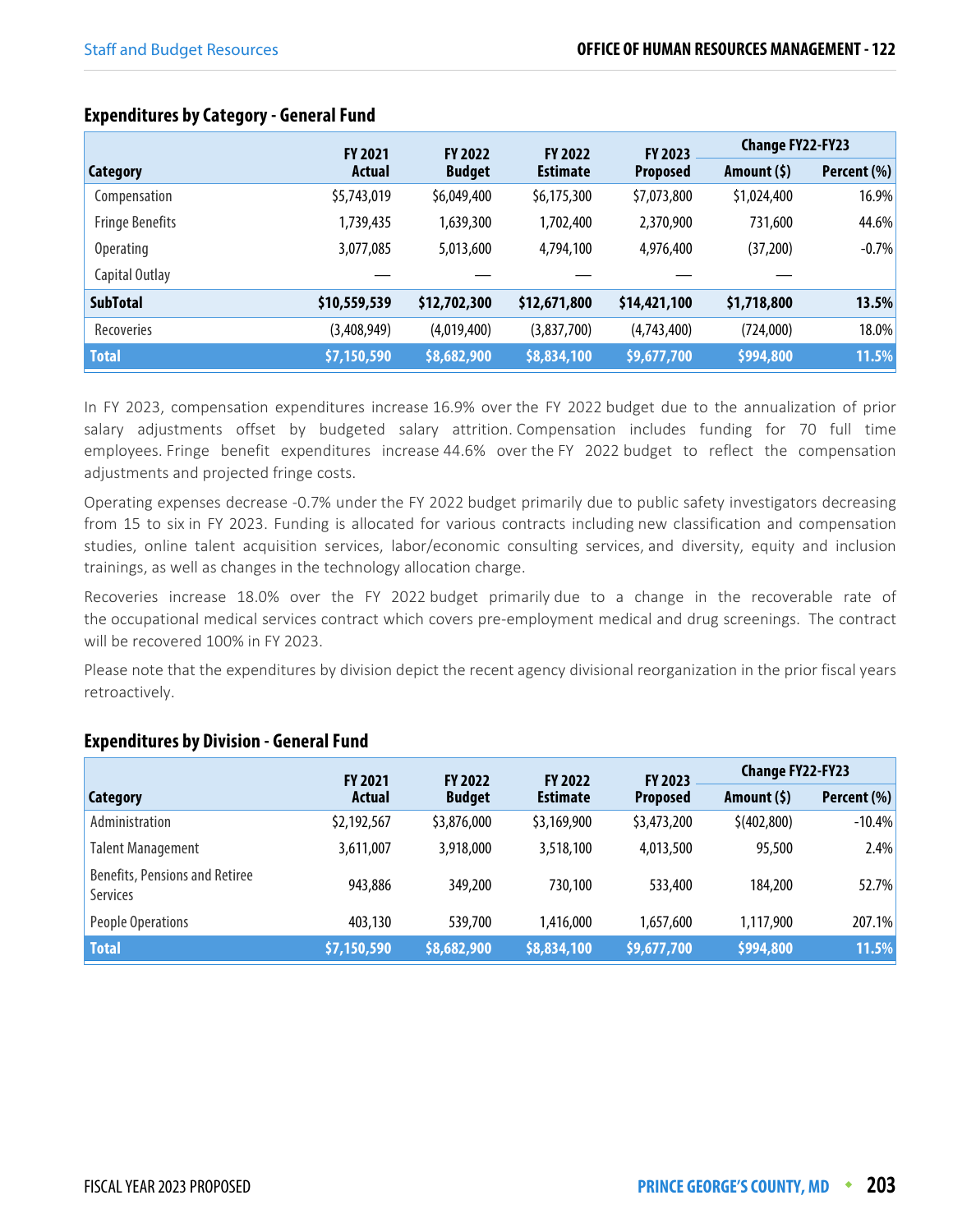# **General Fund - Division Summary**

|                                                                | <b>FY 2021</b> |               | <b>FY 2022</b><br><b>FY 2022</b> | FY 2023         | <b>Change FY22-FY23</b> |             |
|----------------------------------------------------------------|----------------|---------------|----------------------------------|-----------------|-------------------------|-------------|
| Category                                                       | <b>Actual</b>  | <b>Budget</b> | <b>Estimate</b>                  | <b>Proposed</b> | Amount $(5)$            | Percent (%) |
| <b>Administration</b>                                          |                |               |                                  |                 |                         |             |
| Compensation                                                   | \$1,455,564    | \$2,253,700   | \$1,763,700                      | \$1,762,800     | \$(490,900)             | $-21.8%$    |
| <b>Fringe Benefits</b>                                         | 402,709        | 712,400       | 387,200                          | 640,700         | (71,700)                | $-10.1%$    |
| <b>Operating</b>                                               | 845,905        | 1,407,400     | 1,516,600                        | 1,567,500       | 160,100                 | 11.4%       |
| Capital Outlay                                                 |                |               |                                  |                 |                         |             |
| <b>SubTotal</b>                                                | \$2,704,178    | \$4,373,500   | \$3,667,500                      | \$3,971,000     | \$ (402, 500)           | $-9.2%$     |
| Recoveries                                                     | (511, 611)     | (497, 500)    | (497, 600)                       | (497, 800)      | (300)                   | 0.1%        |
| <b>Total Administration</b>                                    | \$2,192,567    | \$3,876,000   | \$3,169,900                      | \$3,473,200     | \$ (402, 800)           | $-10.4%$    |
| <b>Talent Management</b>                                       |                |               |                                  |                 |                         |             |
| Compensation                                                   | \$2,276,236    | \$1,808,200   | \$1,626,100                      | \$2,155,700     | \$347,500               | 19.2%       |
| <b>Fringe Benefits</b>                                         | 670,030        | 490,000       | 443,700                          | 722,400         | 232,400                 | 47.4%       |
| <b>Operating</b>                                               | 664,741        | 1,619,800     | 1,448,300                        | 1,135,400       | (484, 400)              | $-29.9%$    |
| Capital Outlay                                                 |                |               |                                  |                 |                         |             |
| <b>SubTotal</b>                                                | \$3,611,007    | \$3,918,000   | \$3,518,100                      | \$4,013,500     | \$95,500                | 2.4%        |
| Recoveries                                                     |                |               |                                  |                 |                         |             |
| <b>Total Talent Management</b>                                 | \$3,611,007    | \$3,918,000   | \$3,518,100                      | \$4,013,500     | \$95,500                | 2.4%        |
| <b>Benefits, Pensions and Retiree Services</b>                 |                |               |                                  |                 |                         |             |
| Compensation                                                   | \$1,683,048    | \$1,611,900   | \$1,777,500                      | \$1,979,900     | \$368,000               | 22.8%       |
| <b>Fringe Benefits</b>                                         | 591,737        | 436,900       | 548,300                          | 613,800         | 176,900                 | 40.5%       |
| Operating                                                      | 1,566,439      | 1,822,300     | 1,744,400                        | 2,185,300       | 363,000                 | 19.9%       |
| Capital Outlay                                                 |                |               |                                  |                 |                         |             |
| <b>SubTotal</b>                                                | \$3,841,224    | \$3,871,100   | \$4,070,200                      | \$4,779,000     | \$907,900               | 23.5%       |
| Recoveries                                                     | (2,897,338)    | (3,521,900)   | (3,340,100)                      | (4,245,600)     | (723, 700)              | 20.5%       |
| <b>Total Benefits, Pensions and</b><br><b>Retiree Services</b> | \$943,886      | \$349,200     | \$730,100                        | \$533,400       | \$184,200               | 52.7%       |
| <b>People Operations</b>                                       |                |               |                                  |                 |                         |             |
| Compensation                                                   | \$328,171      | \$375,600     | \$1,008,000                      | \$1,175,400     | \$799,800               | 212.9%      |
| <b>Fringe Benefits</b>                                         | 74,959         |               | 323,200                          | 394,000         | 394,000                 |             |
| Operating                                                      |                | 164,100       | 84,800                           | 88,200          | (75,900)                | $-46.3%$    |
| Capital Outlay                                                 |                |               |                                  |                 |                         |             |
| <b>SubTotal</b>                                                | \$403,130      | \$539,700     | \$1,416,000                      | \$1,657,600     | \$1,117,900             | 207.1%      |
| Recoveries                                                     |                |               |                                  |                 |                         |             |
| <b>Total People Operations</b>                                 | \$403,130      | \$539,700     | \$1,416,000                      | \$1,657,600     | \$1,117,900             | 207.1%      |
| <b>Total</b>                                                   | \$7,150,590    | \$8,682,900   | \$8,834,100                      | \$9,677,700     | \$994,800               | 11.5%       |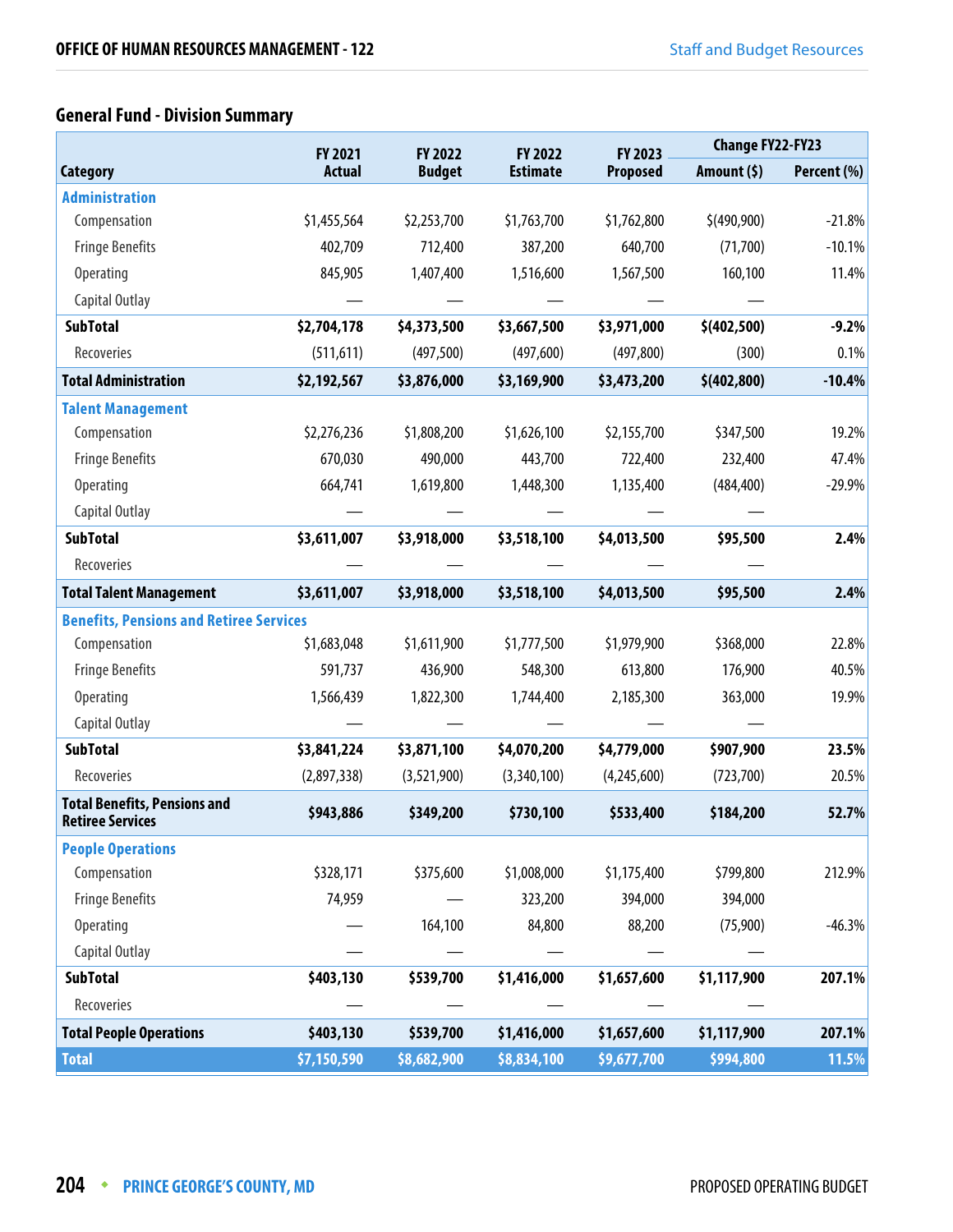## **DIVISION OVERVIEW**

#### **Administration**

The Administration Division provides centralized coordination, policy guidance and administrative support for the operating programs of the agency. This division also advises the County Executive, County Council and other County agencies on personnel policy and employment law. The Administration Division includes the Director's Office, Information Technology, Communications, Employee Wellness and Labor Relations.

The Labor Relations section administers the County's collective bargaining agreements and develops pay scales for legislative enactment. Staff also address grievances related to the interpretation and implementation of union contracts, provide guidance and assistance to other County agencies in complying with relevant labor laws, handle grievances and disciplinary actions as well as counsel employees.

#### **Fiscal Summary**

In FY 2023, the division expenditures decrease \$402,800 or -10.4% under the FY 2022 budget. Staffing resources decrease by eleven from the FY 2022 budget. The primary budget changes include:

- A decrease in personnel costs due to the transfer of two employees to the Talent Management division and nine employees to the People Operations division.
- An increase in operating contracts due to the new labor and economic consulting services contract; the diversity, equity, and inclusion training; and an increase in office automation.
- An increase in recovery rates due to the growth in salary and fringe benefit costs.

|                             | FY 2023<br><b>FY 2022</b> |                 | <b>Change FY22-FY23</b> |                         |  |
|-----------------------------|---------------------------|-----------------|-------------------------|-------------------------|--|
|                             | <b>Budget</b>             | <b>Proposed</b> |                         | Amount (\$) Percent (%) |  |
| <b>Total Budget</b>         | \$3,876,000               | \$3,473,200     | \$(402,800)             | $-10.4%$                |  |
| <b>STAFFING</b>             |                           |                 |                         |                         |  |
| <b>Full Time - Civilian</b> | 24                        | 13              | (11)                    | $-45.8\%$               |  |
| Full Time - Sworn           | 0                         | $\Omega$        | 0                       | $0.0\%$                 |  |
| <b>Subtotal - FT</b>        | 24                        | 13              | (11)                    | $-45.8%$                |  |
| Part Time                   | 0                         | $\Omega$        | 0                       | $0.0\%$                 |  |
| <b>Limited Term</b>         | 0                         | 0               | 0                       | $0.0\%$                 |  |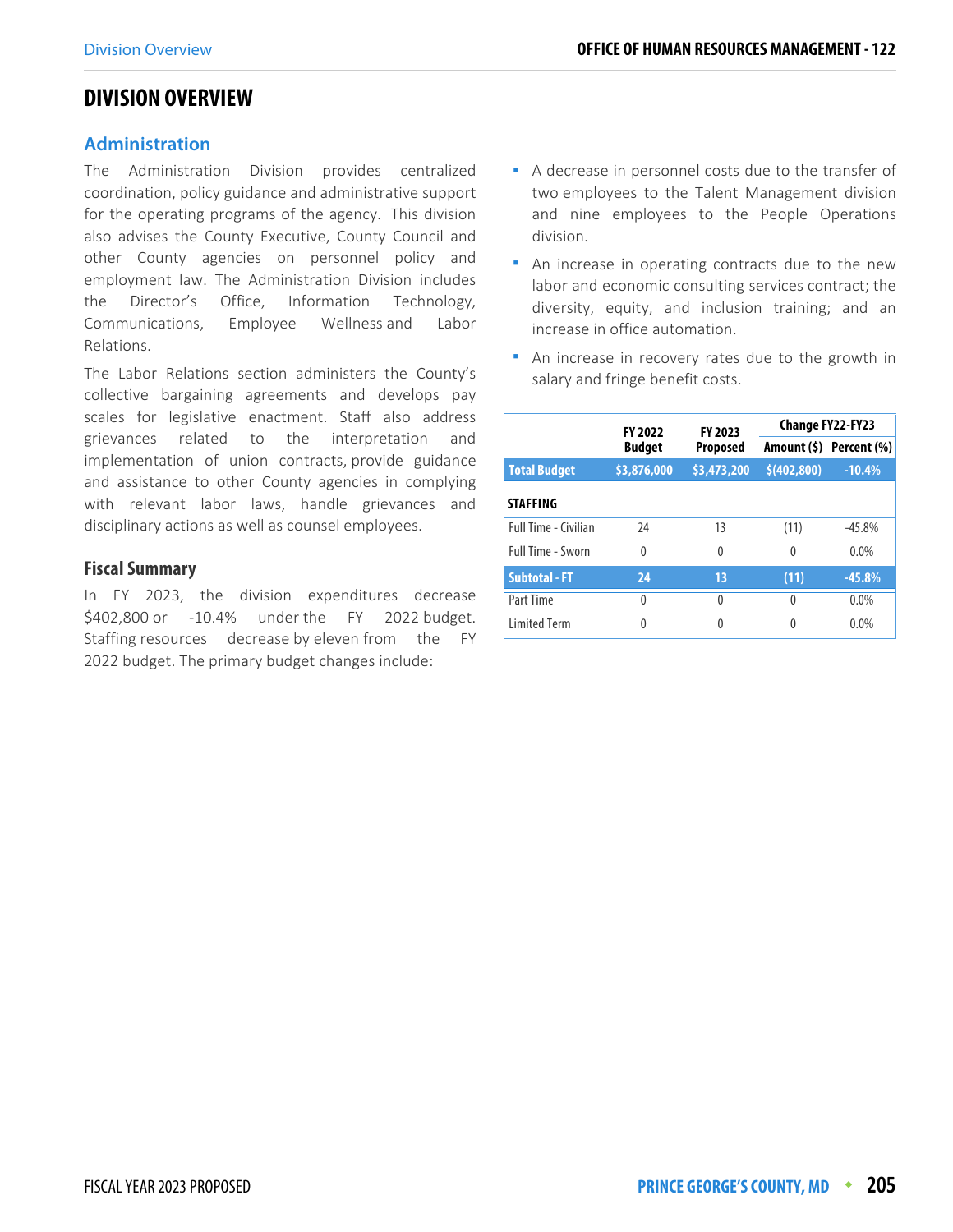#### **Talent Management**

The Talent Management Division is divided into four core function areas: Recruitment and Classification; Examinations; Public Safety Investigations; and Youth Initiatives.

Recruitment and Classification activities include advertising for job openings in the County government; evaluating job applications; developing certification lists from which agencies select candidates; overseeing the County's classification and compensation plan; and administering the alcohol and substance abuse testing program.

Examinations administer public safety promotional examinations.

Public Safety Investigations (PSI) administers the background investigation process for public safety applicants seeking employment with the following departments: Police, Fire/EMS, Sheriff, Corrections and the Office of Homeland Security.

Youth Initiatives administers the County's Summer Youth Enrichment Program (SYEP), providing summer enrichment opportunities for County youth between the ages of 14 and 22.

#### **Fiscal Summary**

In FY 2023, the division expenditures increase by \$95,500 or 2.4% over the FY 2022 budget. Staffing resources increased by two from the FY 2022 budget. The primary budget changes include:

- **Increase in personnel costs due to the transfer of** two employees from the Administration division.
- **Increase in fringe benefits as a result of the** compensation adjustments.
- **•** Decrease in operating expenditures due to the reduction of public safety investigators from 15 to six.

|                             | <b>FY 2022</b> | FY 2023         | Change FY22-FY23 |                         |  |
|-----------------------------|----------------|-----------------|------------------|-------------------------|--|
|                             | <b>Budget</b>  | <b>Proposed</b> |                  | Amount (\$) Percent (%) |  |
| <b>Total Budget</b>         | \$3,918,000    | \$4,013,500     | \$95,500         | 2.4%                    |  |
| <b>STAFFING</b>             |                |                 |                  |                         |  |
| <b>Full Time - Civilian</b> | 22             | 24              | $\mathfrak z$    | 8.3%                    |  |
| <b>Full Time - Sworn</b>    | 0              | $\Omega$        | $\Omega$         | $0.0\%$                 |  |
| <b>Subtotal - FT</b>        | 22             | 24              | $\overline{2}$   | 8.3%                    |  |
| Part Time                   | 0              | 0               | $\theta$         | $0.0\%$                 |  |
| <b>Limited Term</b>         | 0              | 0               | 0                | 0.0%                    |  |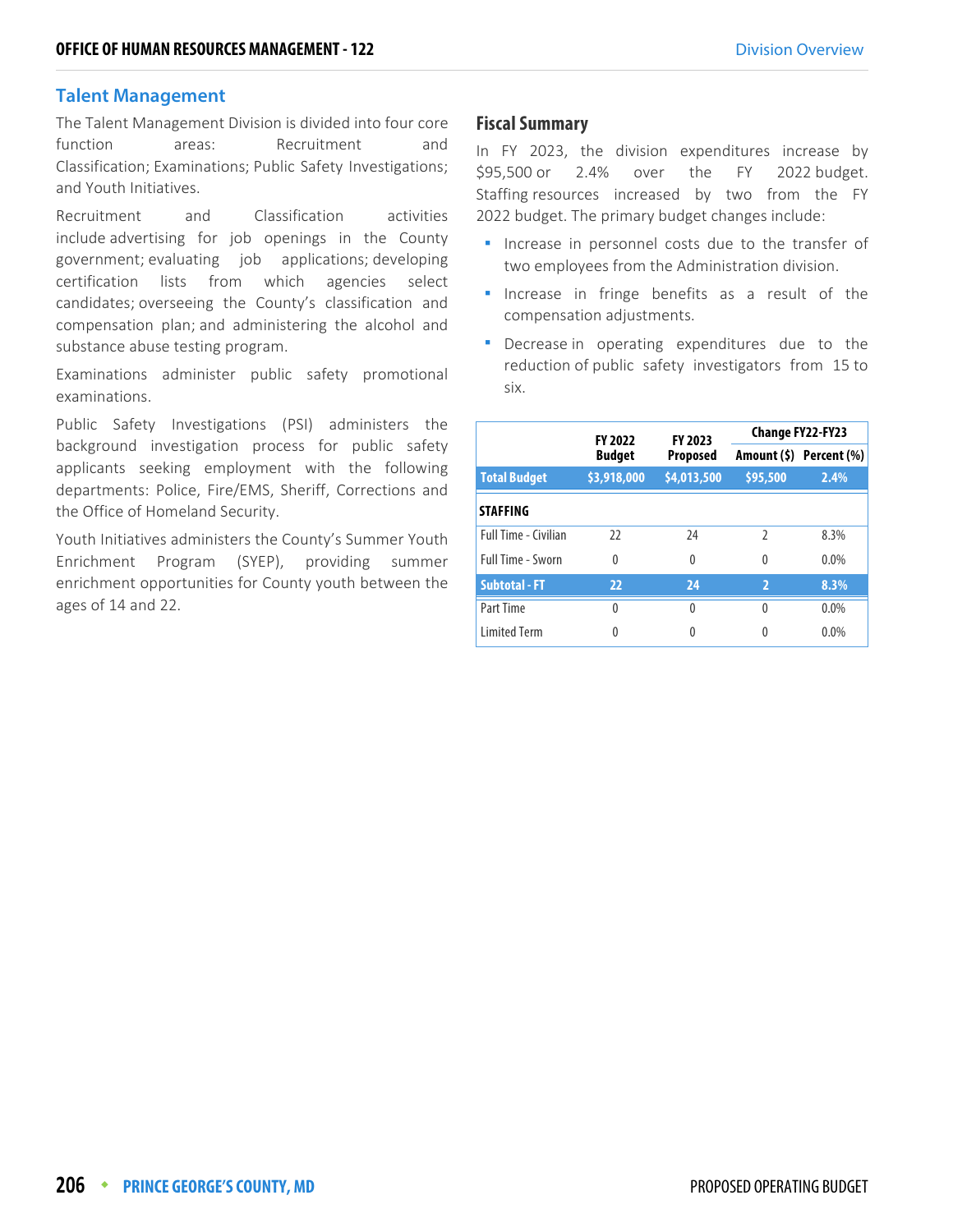#### **Benefits, Pensions and Retiree Services**

The Benefit, Pensions and Retirement Services is divided into two core function areas: Benefits Administration and Pension and Investments.

Benefits Administration is responsible for the management of all health benefit programs for active employees and retirees. The County offers two health maintenance organization plans, one point-of-service plan, two dental options, prescription coverage, a vision plan, long-term disability insurance, flexible spending accounts for medical expenses and child day care. Additionally, the County offers the following voluntary benefits: short-term disability (STD), critical illness insurance, permanent whole life insurance, accident insurance and a group legal plan. Occupational Medical expenses are also included within these costs.

Pensions and Investments is responsible for the supervision and management of retirement related employee programs for the County. Administrative oversight of the pension plans' funds under investment is a key mission of the division. Comprehensive information and educational opportunities to assist employees in making informed decisions about their retirement options is another key service.

The division directly administers pension plans for all uniformed public safety employees in the Police, Fire, Deputy Sheriff and Corrections agencies, the Length of Service Award Program for volunteer firefighters and seven Supplemental Pension Plans. The division coordinates the pension plans for other County employees enrolled in the Maryland State Retirement and Pension System.

#### **Fiscal Summary**

In FY 2023, the division expenditures increase by \$184,200 or 52.7% over the FY 2022 budget. Staffing resources remained at 22 from the FY 2022 budget. The primary budget changes include:

- An increase in personnel costs due to the annualization or prior salary adjustments.
- An increase in fringe benefit costs as a result of compensation adjustments.
- **An increase on operating due to office automation** charges increasing countywide.
- An increase in recovery costs primarily due to the remaining recoverable amount for the contractual services for the occupational medical services. This funding will come from the life and health fund IS69. The contract covers pre-employment medical and drug screenings.

|                             | <b>FY 2022</b>                   | FY 2023   | <b>Change FY22-FY23</b> |                         |  |
|-----------------------------|----------------------------------|-----------|-------------------------|-------------------------|--|
|                             | <b>Budget</b><br><b>Proposed</b> |           |                         | Amount (\$) Percent (%) |  |
| <b>Total Budget</b>         | \$349,200                        | \$533,400 | \$184,200               | 52.7%                   |  |
| <b>STAFFING</b>             |                                  |           |                         |                         |  |
| <b>Full Time - Civilian</b> | 22                               | 22        | $\Omega$                | $0.0\%$                 |  |
| Full Time - Sworn           | $\Omega$                         | 0         | $\Omega$                | $0.0\%$                 |  |
| <b>Subtotal - FT</b>        | 22                               | 22        | $\bf{0}$                | $0.0\%$                 |  |
| Part Time                   | 0                                | U         | $\Omega$                | $0.0\%$                 |  |
| <b>Limited Term</b>         | Λ                                |           |                         | $0.0\%$                 |  |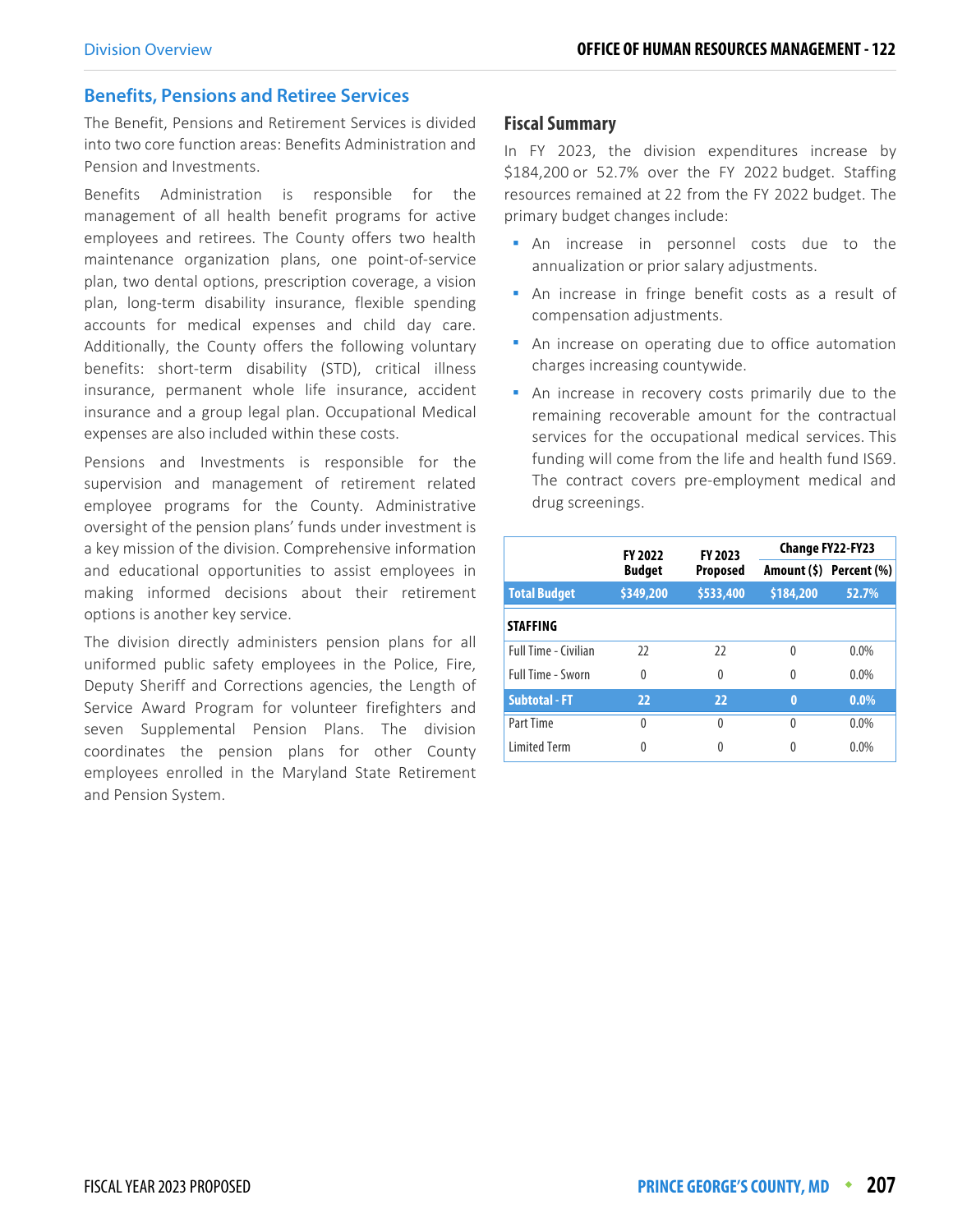#### **People Operations**

The People Operations Division is divided into three core function areas: Core HR; HR Service Management; and Learning, Performance, and Organizational Development (LPOD).

Core HR ensures compliance and provides guidance in alignment with all established County Government personnel laws and OHRM policies and procedures by County Government agencies and the processing of personnel actions.

The HR Service Management unit develops, implements, and manages all human resources policy and strategy to ensure clarity and understanding by providing clear systems, documentation, communication, training and guidance for County employees and agencies.

Learning, Performance and Organizational Development (LPOD) conducts New Employee Orientation and provides agency support in leadership development, performance management, training and professional development of employees.

#### **Fiscal Summary**

In FY 2023, the division expenditures increase by \$1,117,900 or 207.1% over the FY 2022 budget. Staffing resources increase by nine from the FY 2022 budget. The primary budget changes include:

- **Increase in personnel costs due to the transfer of** nine positions from the Administration division.
- **Increased in fringe benefits as a result of** compensation adjustments.
- **•** Decrease in operating costs for contractual services due to the restructure of divisions within the agency.

|                      | <b>FY 2022</b> | FY 2023         | Change FY22-FY23 |                         |  |
|----------------------|----------------|-----------------|------------------|-------------------------|--|
|                      | <b>Budget</b>  | <b>Proposed</b> |                  | Amount (\$) Percent (%) |  |
| <b>Total Budget</b>  | \$539,700      | \$1,657,600     | \$1,117,900      | 207.1%                  |  |
| <b>STAFFING</b>      |                |                 |                  |                         |  |
| Full Time - Civilian | $\mathfrak z$  | 11              | 9                | 81.8%                   |  |
| Full Time - Sworn    | 0              | 0               | $\Omega$         | $0.0\%$                 |  |
| <b>Subtotal - FT</b> | $\overline{2}$ | 11              | 9                | 81.8%                   |  |
| Part Time            | 0              | 0               | 0                | $0.0\%$                 |  |
| <b>Limited Term</b>  | 0              | 0               |                  | $0.0\%$                 |  |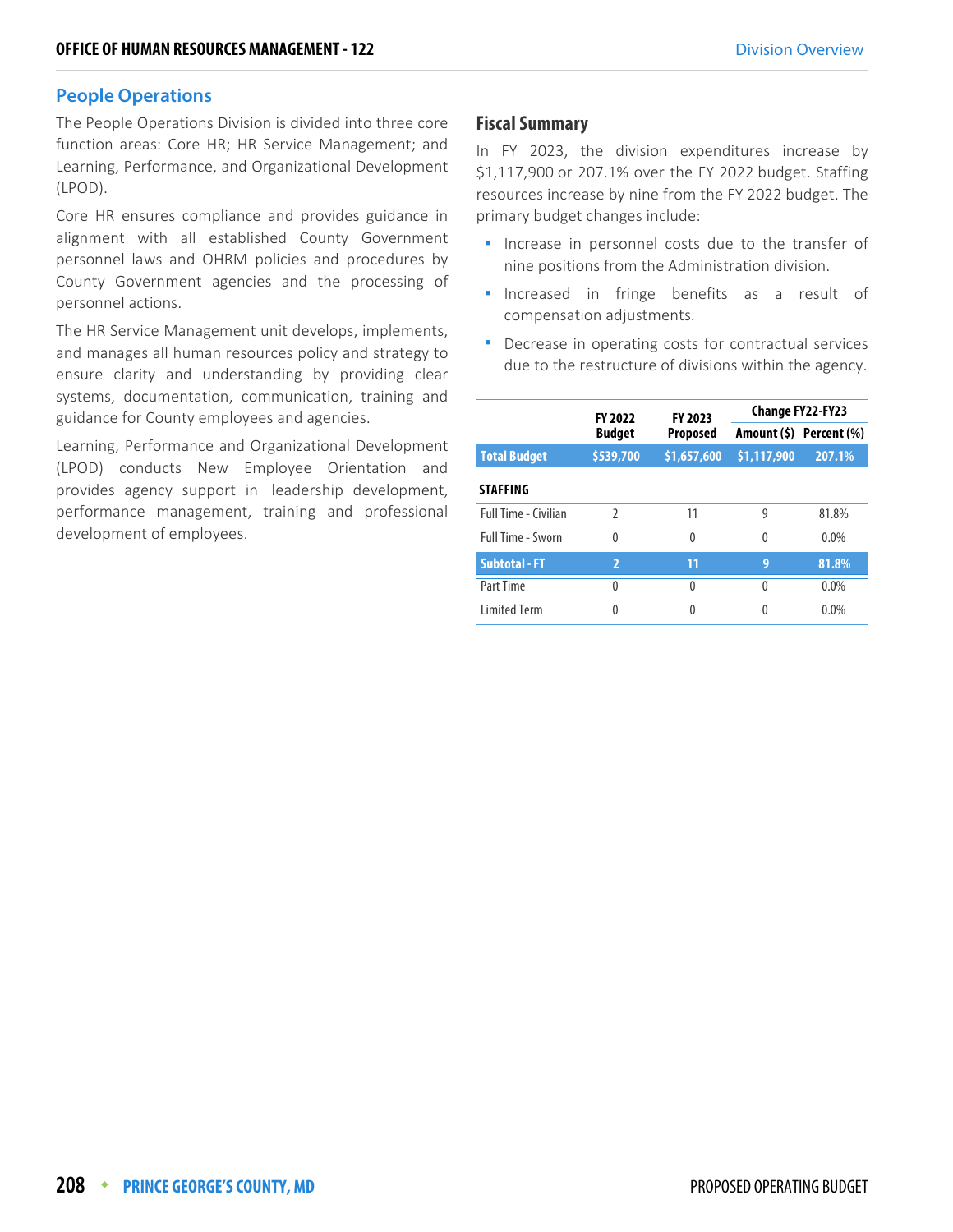# **SERVICE DELIVERY PLAN AND PERFORMANCE**

**Goal 1** — To provide agencies a diverse, highly qualified, healthy and productive workforce to deliver services effectively.

**Objective 1.1** – Decrease the average number of days to fill a vacant position.

| DUSILIUIT. |                                 |                          |                          |                                    |                                    |              |  |  |  |
|------------|---------------------------------|--------------------------|--------------------------|------------------------------------|------------------------------------|--------------|--|--|--|
|            | <b>FY 2027</b><br><b>Target</b> | <b>FY 2020</b><br>Actual | <b>FY 2021</b><br>Actual | <b>FY 2022</b><br><b>Estimated</b> | <b>FY 2023</b><br><b>Projected</b> | <b>Trend</b> |  |  |  |
|            | 100                             | 158                      | 136                      | 120                                | 110                                | w            |  |  |  |

#### **Trend and Analysis**

The Office of Human Resources Management strives to provide County agencies with talented and qualified applicants to fill vacancies in a timely manner. In FY 2020, the Office convened a "Time to Fill" workgroup to map the existing "Time to Fill" process and generate ideas for further improvements. In FY 2023, the Office will continue reviewing available technology enhancements to reduce manual, paper-based processing during the position approval, recruitment and onboarding phases of the process.

| <b>Measure Name</b>                                                                        | FY 2019<br><b>Actual</b> | FY 2020<br>Actual | FY 2021<br><b>Actual</b> | FY 2022<br><b>Estimated</b> | FY 2023<br>Projected |
|--------------------------------------------------------------------------------------------|--------------------------|-------------------|--------------------------|-----------------------------|----------------------|
| <b>Resources (Input)</b>                                                                   |                          |                   |                          |                             |                      |
| Public safety investigators                                                                | 19                       | 18                | 6                        | 6                           | 6                    |
| <b>Workload, Demand and Production (Output)</b>                                            |                          |                   |                          |                             |                      |
| Vacant positions advertised (non-public safety)                                            | 457                      | 509               | 402                      | 600                         | 600                  |
| Applications for advertised vacant positions revised<br>(non-public safety)                | 58,758                   | 27,025            | 24,639                   | 36,774                      | 36,774               |
| <b>Quality</b>                                                                             |                          |                   |                          |                             |                      |
| Average number of days to publish a job<br>announcement (agency request to online posting) | $\overline{2}$           | $\overline{2}$    | 2                        | 2                           | 2                    |
| Days to send a list of qualified applicants to the<br>agency                               | 36                       | 15                | 15                       | 14                          | 14                   |
| <b>Impact (Outcome)</b>                                                                    |                          |                   |                          |                             |                      |
| Days to fill a vacant position (from date requested)                                       | 152                      | 158               | 136                      | 120                         | 110                  |
| Agencies rating the overall recruitment process as<br>satisfactory or above                | 0%                       | 0%                | 0%                       | 70%                         | 75%                  |
| Days to fill a public safety sworn vacancy                                                 | n/a                      | 213               | 125                      | 143                         | 130                  |
| Days to fill civilian vacancy                                                              | n/a                      | n/a               | n/a                      | 136                         | 120                  |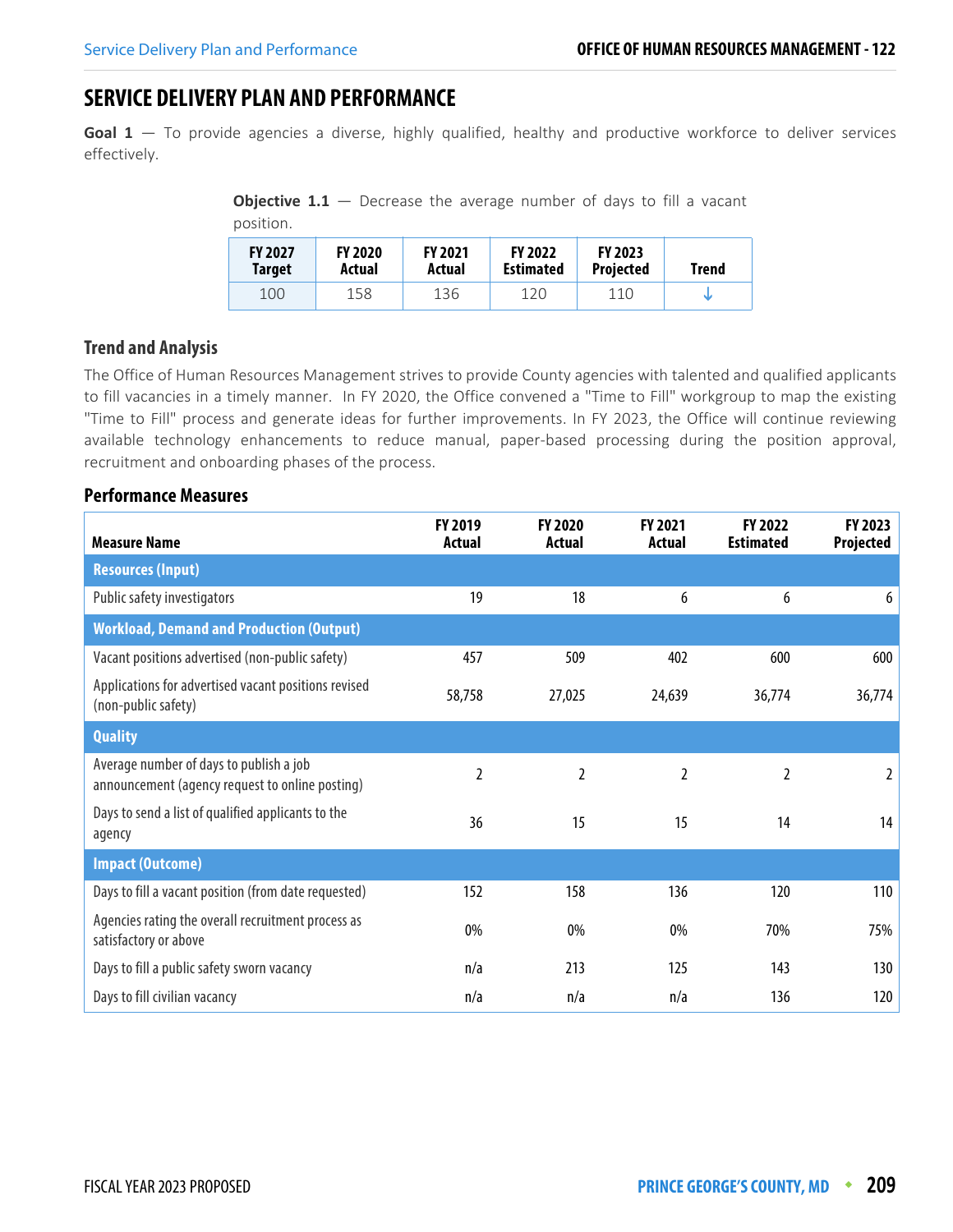**Objective 1.2** – Increase the number of County youth placed in skillbuilding work experiences through Summer Youth Enrichment Program (SYEP).

| <b>FY 2027</b> | <b>FY 2020</b> | <b>FY 2021</b> | <b>FY 2022</b>   | <b>FY 2023</b>   | Trend |
|----------------|----------------|----------------|------------------|------------------|-------|
| Target         | Actual         | Actual         | <b>Estimated</b> | <b>Projected</b> |       |
| 6.000          | 6.943          | 2,337          | 4.407            | 4.400            |       |

#### **Trend and Analysis**

OHRM has established public and private sector partnerships to expand the scope of the summer youth program to include additional job placements and free job readiness training for County youth. The enhanced program includes training on critical job skills including communications, etiquette, conflict resolution and resume writing. In FY 2020, the County expanded the age range for the program to include youth between the ages of 14 - 22. Due to COVID-19, summer 2020 provided virtual opportunities for youth to ensure a safe summer experience.

| <b>Measure Name</b>                                                                            | FY 2019<br>Actual | <b>FY 2020</b><br>Actual | FY 2021<br>Actual | FY 2022<br><b>Estimated</b> | <b>FY 2023</b><br><b>Projected</b> |
|------------------------------------------------------------------------------------------------|-------------------|--------------------------|-------------------|-----------------------------|------------------------------------|
| <b>Resources (Input)</b>                                                                       |                   |                          |                   |                             |                                    |
| Summer Youth Enrichment Program Compensation<br>Expenditures (Non-D) (millions)                | \$2.4\$           | \$4.7                    | \$0.4\$           | \$1.4                       | \$1.4                              |
| Summer Youth Enrichment Program Fringe Benefit<br>Expenditures (Non-D)                         | \$187,875         | \$359,783                | \$42,629          | \$35,600                    | \$138,700                          |
| Summer Youth Enrichment Program Operational<br>Expenditures (millions)                         | \$34,424          | \$1,273,306              | \$92,074          | \$290,812                   | \$679,900                          |
| <b>Workload, Demand and Production (Output)</b>                                                |                   |                          |                   |                             |                                    |
| <b>Summer Youth Enrichment Program applications</b><br>(SYEP)(for County government positions) | 9,722             | 9,882                    | 8,668             | 10,000                      | 10,000                             |
| <b>Quality</b>                                                                                 |                   |                          |                   |                             |                                    |
| SYEP participants rating their summer experience as<br>beneficial                              | 71%               | 80%                      | 85%               | 87%                         | 88%                                |
| <b>Impact (Outcome)</b>                                                                        |                   |                          |                   |                             |                                    |
| Youth placed in County-funded summer work<br>positions                                         | 1,381             | 3,043                    | 1,357             | 2,094                       | 1,920                              |
| County youth placed in summer work experiences<br>through SYEP                                 | 3,681             | 6,943                    | 2,337             | 4,407                       | 4,400                              |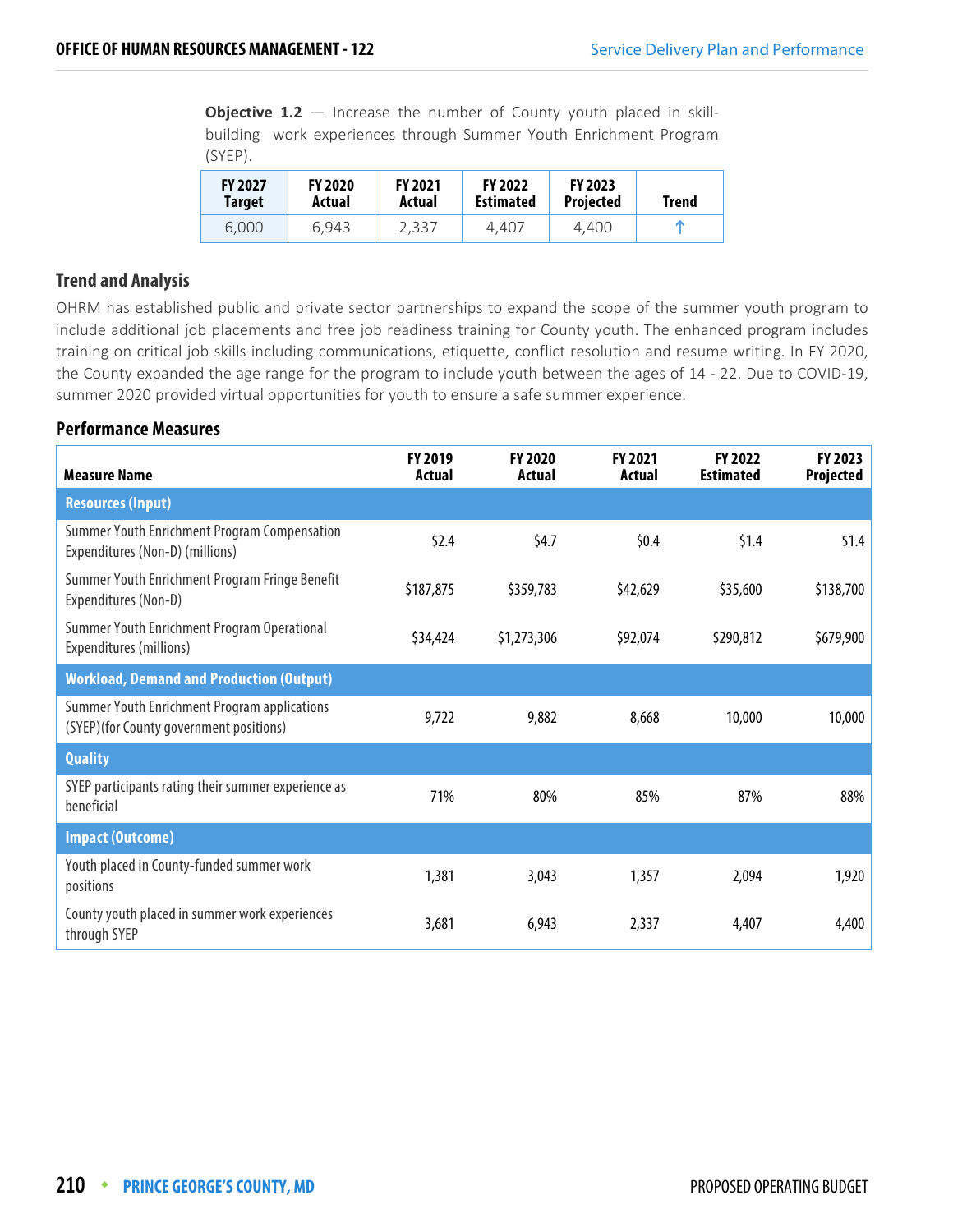**Objective 1.3** – Increase the number of employees and dependents participating in wellness program activities.

| <b>FY 2027</b> | <b>FY 2020</b> | <b>FY 2021</b> | <b>FY 2022</b>   | <b>FY 2023</b>   | Trend |
|----------------|----------------|----------------|------------------|------------------|-------|
| <b>Target</b>  | Actual         | Actual         | <b>Estimated</b> | <b>Projected</b> |       |
| 3,000          | n/a            | n/a            | 600              | 1,500            | n/a   |

#### **Trend and Analysis**

Beginning in FY 2020, the Office's Wellness Program was relaunched as a focus tool for promoting health and reducing chronic conditions associated with tobacco, physical activity and nutrition. The program will use evidence-based practices to help employees and their dependents to achieve and maintain healthy blood pressure, blood cholesterol and blood glucose levels and experience improved mental health.

| <b>Measure Name</b>                                        | <b>FY 2019</b><br>Actual | <b>FY 2020</b><br>Actual | FY 2021<br>Actual | FY 2022<br><b>Estimated</b> | FY 2023<br>Projected |
|------------------------------------------------------------|--------------------------|--------------------------|-------------------|-----------------------------|----------------------|
| <b>Resources (Input)</b>                                   |                          |                          |                   |                             |                      |
| Staff assigned to wellness program                         | 2                        | 2                        | 2                 | 2                           | 2                    |
| Number of employees enrolled in a County medical<br>plan   | 6,028                    | 5,879                    | 6,143             | 6,100                       | 6,100                |
| <b>Workload, Demand and Production (Output)</b>            |                          |                          |                   |                             |                      |
| Wellness activities offered                                | 13                       | 20                       | 35                | 35                          | 35                   |
| Employees engaged in targeted modification<br>programs     | n/a                      | n/a                      | 130               | 202                         | 275                  |
| <b>Quality</b>                                             |                          |                          |                   |                             |                      |
| Employees engaged modification programs                    | 1,123                    | 81                       | 304               | 431                         | 500                  |
| <b>Impact (Outcome)</b>                                    |                          |                          |                   |                             |                      |
| Employees completing a Personal Health Assessment<br>(PHA) | n/a                      | n/a                      | n/a               | 600                         | 1,500                |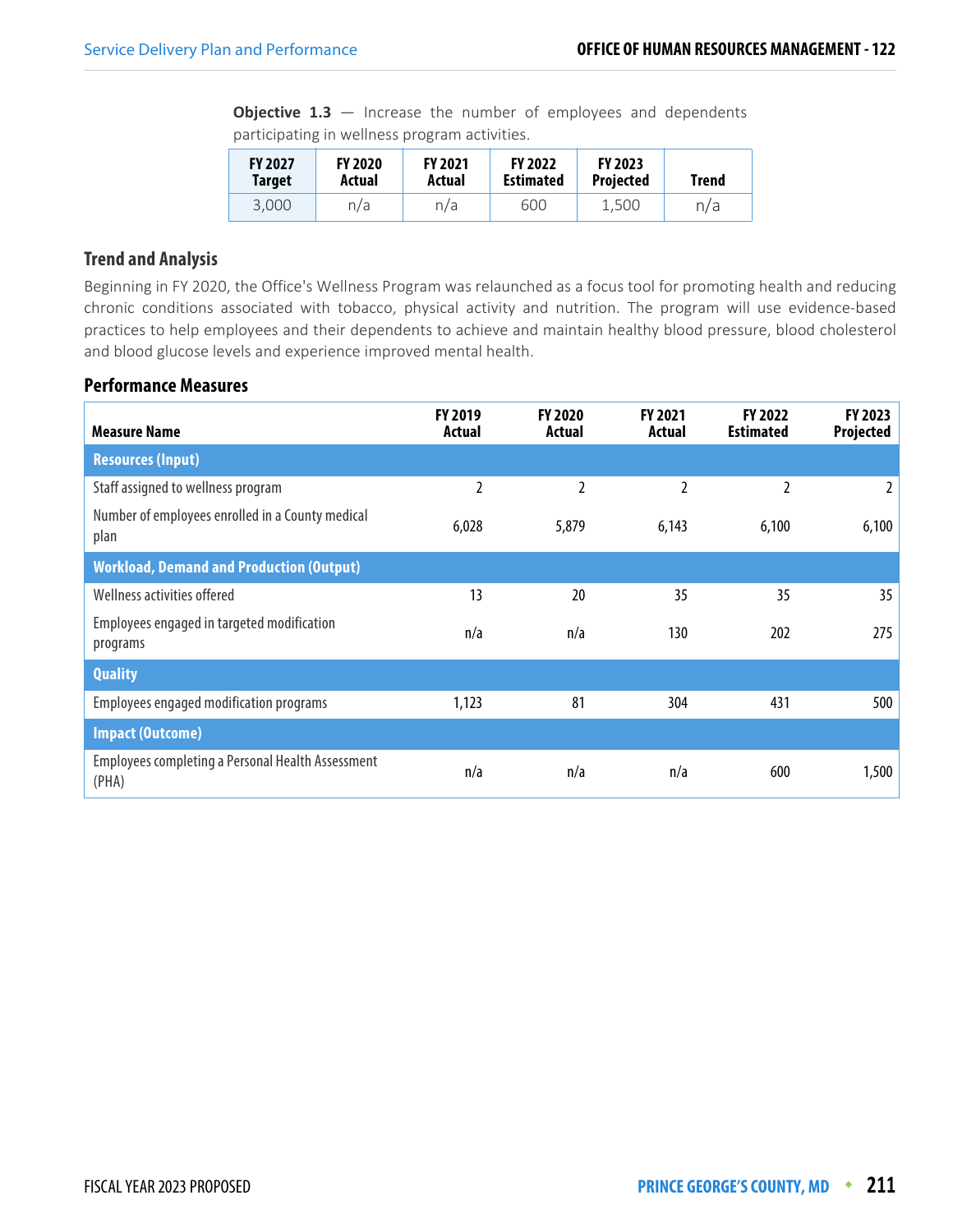**Goal 2** — To provide human capital management services and policy guidance to County agencies in order to ensure an effective workforce.

**Objective 2.1** – Decrease the average time to complete position audits and classification review audits and classification reviews.

| <b>FY 2027</b> | <b>FY 2020</b> | <b>FY 2021</b> | <b>FY 2022</b>   | <b>FY 2023</b>   | Trend |
|----------------|----------------|----------------|------------------|------------------|-------|
| <b>Target</b>  | Actual         | Actual         | <b>Estimated</b> | <b>Projected</b> |       |
| 60             | 240.           | 90             | 90               | 90               | ⇔     |

#### **Trend and Analysis**

A primary responsibility for the Office's Recruitment, Examination and Classification (REC) Division is to develop and implement classification tools that will enhance and promote the quality, consistency and effectiveness of the classification program throughout the County government. In FY 2023, the Office will continue working to improve the workload time-frame, quality of organizational structures/position management and consistency in classification decisions. The development and implementation of standardized tools and other aids such as a position description library will be instrumental in effecting positive countywide changes.

| <b>Measure Name</b>                                            | <b>FY 2019</b><br>Actual | <b>FY 2020</b><br>Actual | <b>FY 2021</b><br>Actual | FY 2022<br><b>Estimated</b> | FY 2023<br><b>Projected</b> |
|----------------------------------------------------------------|--------------------------|--------------------------|--------------------------|-----------------------------|-----------------------------|
| <b>Resources (Input)</b>                                       |                          |                          |                          |                             |                             |
| Staff assigned to classification                               | 3                        | 3                        | 3                        | $\overline{2}$              | 3                           |
| <b>Workload, Demand and Production (Output)</b>                |                          |                          |                          |                             |                             |
| Requests for position reviews (desk audits)                    | 38                       | 53                       | 52                       | 50                          | 50                          |
| Position reviews (desk audits) conducted                       | 28                       | 46                       | 52                       | 50                          | 50                          |
| Classification and/or compensation studies<br>conducted        | 5                        | 1                        | 2                        | $\overline{2}$              | 2                           |
| <b>Efficiency</b>                                              |                          |                          |                          |                             |                             |
| Position reviews per classification staff                      | 13                       | 23                       | 17                       | 25                          | 17                          |
| <b>Quality</b>                                                 |                          |                          |                          |                             |                             |
| Days to complete classification and/or compensation<br>studies | 540                      | 240                      | 120                      | 120                         | 120                         |
| <b>Impact (Outcome)</b>                                        |                          |                          |                          |                             |                             |
| Days to complete a position review (desk audit)                | 90                       | 240                      | 90                       | 90                          | 90                          |
| Classification complaints received                             | n/a                      | n/a                      | n/a                      | 0                           | $\boldsymbol{0}$            |
| Validated classification complaints                            | n/a                      | n/a                      | n/a                      | 0                           | $\boldsymbol{0}$            |
| Classification complaints validated                            | n/a                      | n/a                      | n/a                      | 0%                          | 0%                          |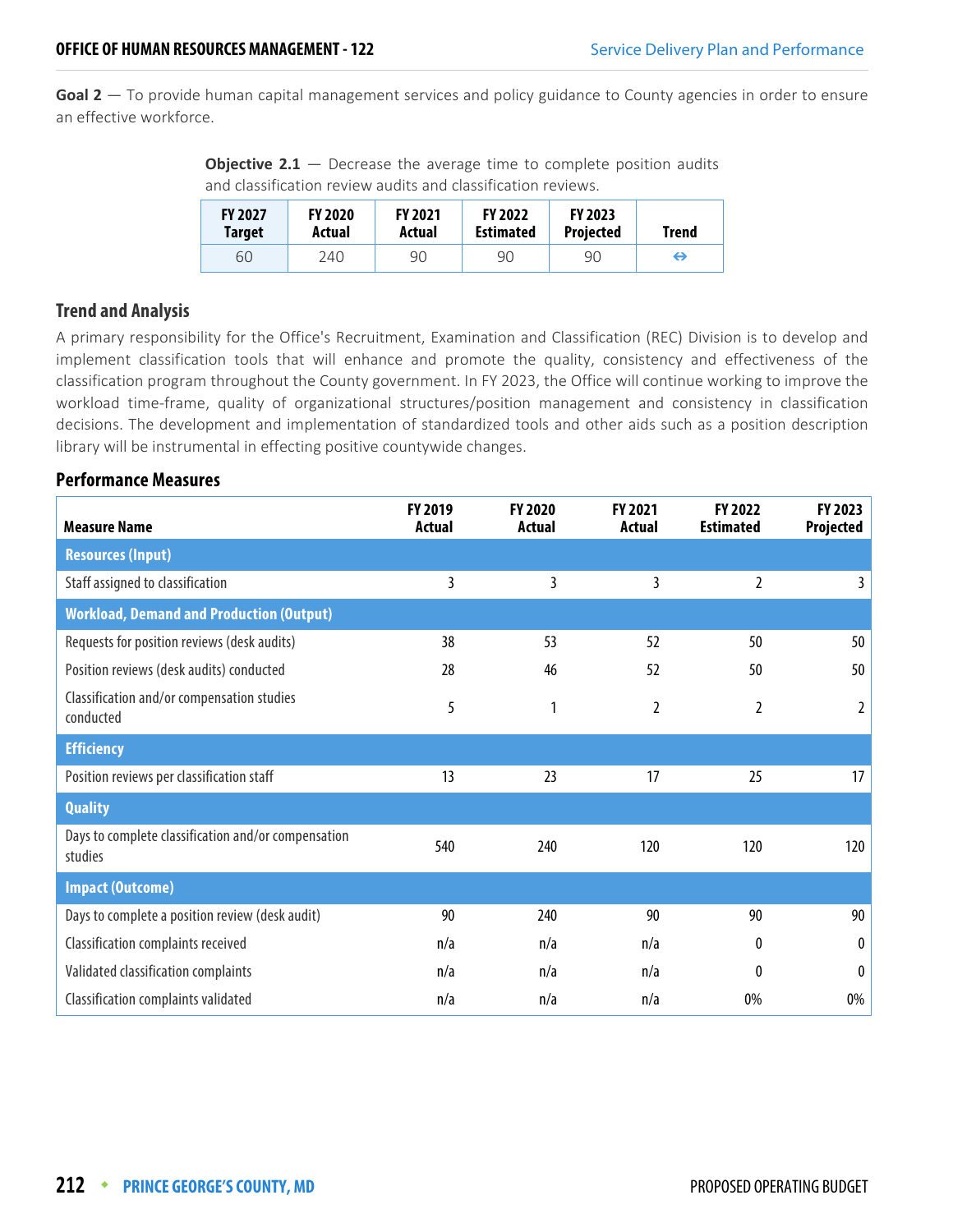**Objective 2.2** – Increase the percentage of County employees completing mandatory training.

| <b>FY 2027</b> | <b>FY 2020</b> | <b>FY 2021</b> | <b>FY 2022</b>   | <b>FY 2023</b>   | Trend |
|----------------|----------------|----------------|------------------|------------------|-------|
| <b>Target</b>  | Actual         | Actual         | <b>Estimated</b> | <b>Projected</b> |       |
| 99%            | n/a            | 70%            | 96%              | 97%              | m     |

#### **Trend and Analysis**

The Office's Career for Learning and Development (CLD) program creates, promotes and fosters individual and organizational effectiveness. This is done by developing and offering an array of innovative and diverse programs in support of the County's commitment to employee development and organizational enrichment. OHRM's Learning, Performance and Organizational Development (LPOD) team has significantly increased the number of employees participating in training through the launch of the Learning Management System. The system provides innovative training courses and online course registration.

| <b>Measure Name</b>                                        | FY 2019<br>Actual | <b>FY 2020</b><br>Actual | <b>FY 2021</b><br>Actual | <b>FY 2022</b><br><b>Estimated</b> | FY 2023<br>Projected |
|------------------------------------------------------------|-------------------|--------------------------|--------------------------|------------------------------------|----------------------|
| <b>Resources (Input)</b>                                   |                   |                          |                          |                                    |                      |
| Employees required to take mandatory compliance<br>courses | n/a               | 6,797                    | 6,300                    | 6,336                              | 6,300                |
| Mandatory compliance training courses for<br>employees     | n/a               | 3                        | 3                        |                                    | 8                    |
| <b>Workload, Demand and Production (Output)</b>            |                   |                          |                          |                                    |                      |
| Online courses available                                   | n/a               | 41                       | 206                      | 714                                | 725                  |
| Instructor led courses available                           | 61                | 92                       | 128                      | 180                                | 200                  |
| Employees taking at least one course through CLD           | 1,072             | 2,812                    | 3,154                    | 6,259                              | 6,237                |
| Employees taking at least one course through CLD           | 14%               | 41%                      | 48%                      | 98%                                | 99%                  |
| <b>Efficiency</b>                                          |                   |                          |                          |                                    |                      |
| Mandatory compliance courses per employee                  |                   | 3                        | 3                        | 7                                  | 8                    |
| <b>Impact (Outcome)</b>                                    |                   |                          |                          |                                    |                      |
| Employees completing mandatory training on time            | n/a               | n/a                      | 70%                      | 96%                                | 97%                  |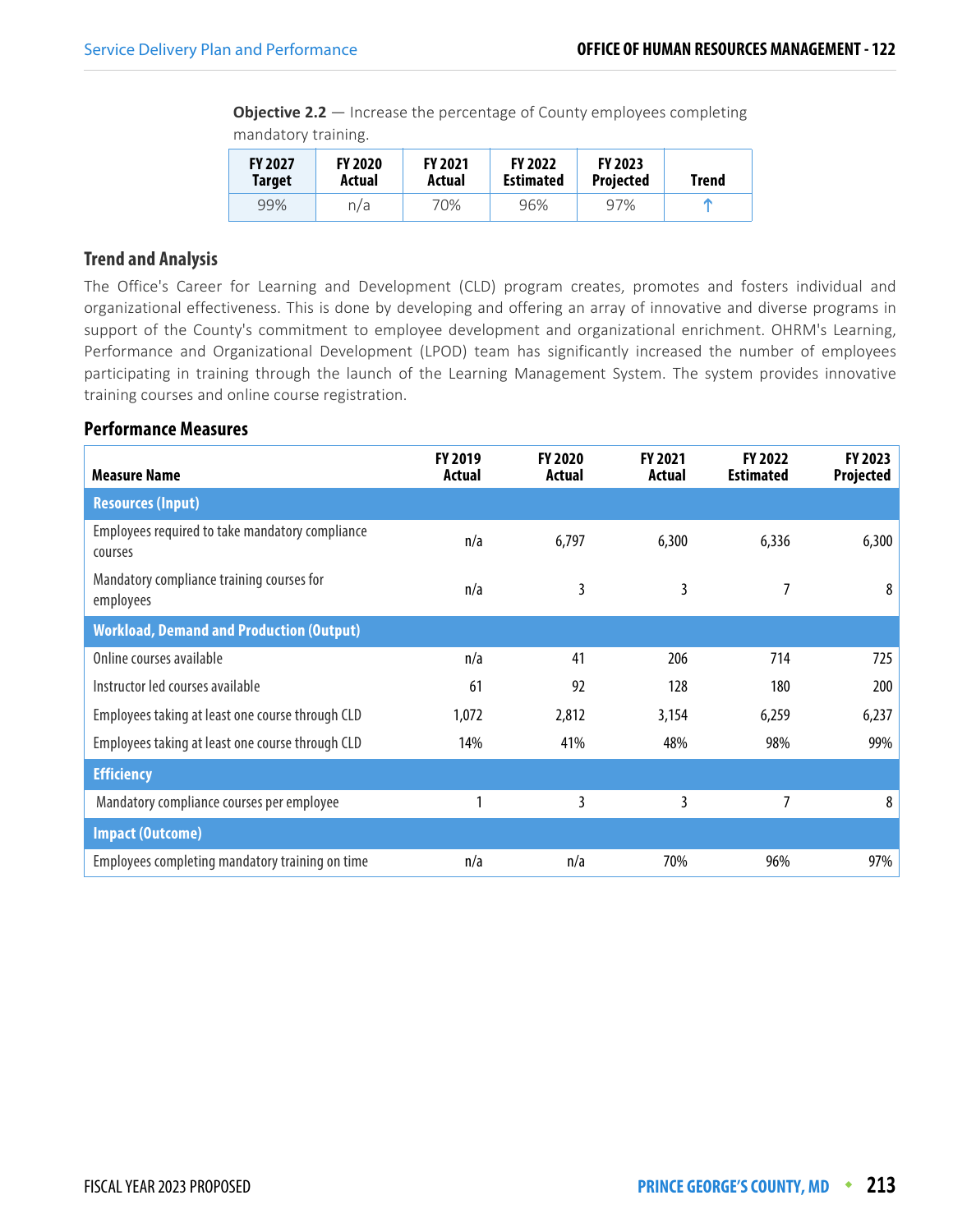**Objective 2.3** — Increase satisfaction with the usefulness, availability and clarity of personnel procedures.

| <b>FY 2027</b> | <b>FY 2020</b> | <b>FY 2021</b> | <b>FY 2022</b>   | <b>FY 2023</b>   | Trend |
|----------------|----------------|----------------|------------------|------------------|-------|
| <b>Target</b>  | Actual         | Actual         | <b>Estimated</b> | <b>Projected</b> |       |
| 70%            | n/a            | n/a            | 50%              | 60%              | n/a   |

#### **Trend and Analysis**

In FY 2023, the Office aims to ensure that personnel procedures are documented and communicated in a timely manner and that implementation is monitored. To better assist agencies with implementation of personnel procedures and increase the consistency of application countywide, OHRM will continue efforts to develop Standard Operating Procedures, guidebooks and enhance the clarity, usefulness and availability of personnel procedures.

| <b>Measure Name</b>                             | <b>FY 2019</b><br>Actual | <b>FY 2020</b><br>Actual | <b>FY 2021</b><br>Actual | <b>FY 2022</b><br><b>Estimated</b> | FY 2023<br>Projected |
|-------------------------------------------------|--------------------------|--------------------------|--------------------------|------------------------------------|----------------------|
| <b>Resources (Input)</b>                        |                          |                          |                          |                                    |                      |
| Personnel procedures                            | n/a                      | n/a                      | 51                       | 53                                 | 55                   |
| <b>Workload, Demand and Production (Output)</b> |                          |                          |                          |                                    |                      |
| <b>Standard Operating Procedures published</b>  | n/a                      | n/a                      | $\overline{2}$           | 4                                  | 6                    |
| Community meetings held                         | n/a                      | n/a                      | 6                        | 11                                 | 10                   |
| Customers surveyed                              | n/a                      | n/a                      | 6,554                    | 6,600                              | 6,600                |
| <b>Quality</b>                                  |                          |                          |                          |                                    |                      |
| Respondents to the annual customer survey       | n/a                      | n/a                      | n/a                      | n/a                                | $1\%$                |
| <b>Impact (Outcome)</b>                         |                          |                          |                          |                                    |                      |
| Customers satisfied with policies               | n/a                      | n/a                      | n/a                      | 50%                                | 60%                  |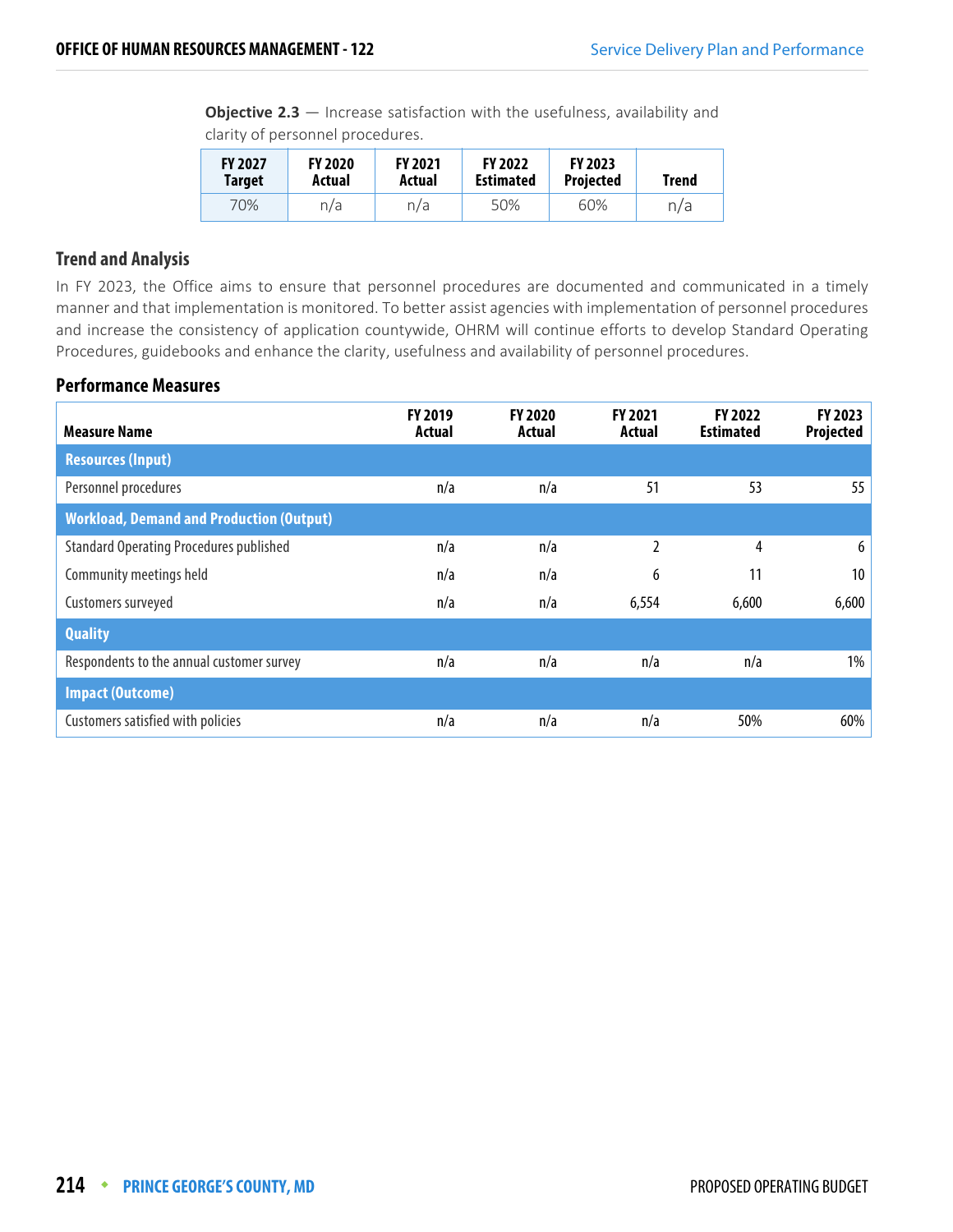**Goal 3** — To provide sustainable retiree pension and benefit programs.

**Objective 3.1** – Increase the percentage of eligible employees actively contributing to deferred compensation.

| <b>FY 2027</b><br><b>Target</b> | <b>FY 2020</b><br>Actual | <b>FY 2021</b><br>Actual | <b>FY 2022</b><br><b>Estimated</b> | <b>FY 2023</b><br><b>Projected</b> | <b>Trend</b> |
|---------------------------------|--------------------------|--------------------------|------------------------------------|------------------------------------|--------------|
| 66%                             | 62%                      | 60%                      | 61%                                | 62%                                |              |

#### **Trend and Analysis**

The Pensions and Investments Division is responsible for the day-to-day administration of the County's retirement plans. The division offers numerous seminars to prepare employees for their financial future and secure retirement. The goal for FY 2023 is to increase the percentage of employees participating in one of the County's deferred compensation programs from 61% to 62%.

| <b>Measure Name</b>                                         | <b>FY 2019</b><br>Actual | <b>FY 2020</b><br>Actual | <b>FY 2021</b><br>Actual | <b>FY 2022</b><br><b>Estimated</b> | <b>FY 2023</b><br>Projected |
|-------------------------------------------------------------|--------------------------|--------------------------|--------------------------|------------------------------------|-----------------------------|
| <b>Resources (Input)</b>                                    |                          |                          |                          |                                    |                             |
| Staff assigned to the deferred compensation program         | 3                        | $\overline{2}$           |                          | $\overline{2}$                     |                             |
| <b>Workload, Demand and Production (Output)</b>             |                          |                          |                          |                                    |                             |
| New enrollments to a deferred compensation plan             | 135                      | 286                      | 240                      | 270                                | 300                         |
| Contributing participants                                   | 3,758                    | 3,980                    | 3,844                    | 3,900                              | 4,000                       |
| <b>Education sessions</b>                                   | 9                        | 17                       | 32                       | 36                                 | 36                          |
| <b>Impact (Outcome)</b>                                     |                          |                          |                          |                                    |                             |
| Employees actively contributing to deferred<br>compensation | 57%                      | 62%                      | 60%                      | 61%                                | 62%                         |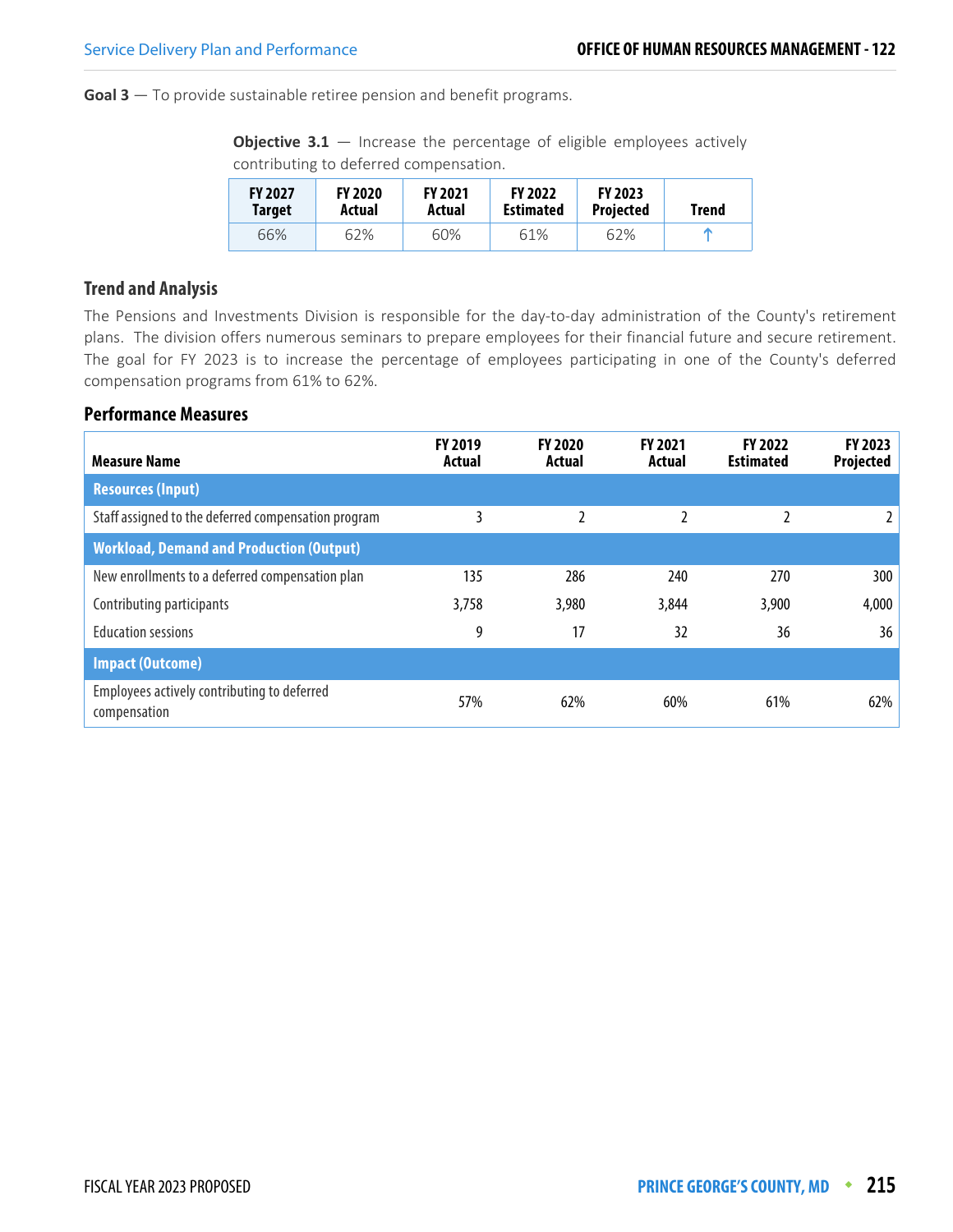**Objective 3.2** – Increase customer satisfaction with pension and benefits services.

| <b>FY 2027</b> | <b>FY 2020</b> | <b>FY 2021</b> | <b>FY 2022</b>   | <b>FY 2023</b>   | Trend |
|----------------|----------------|----------------|------------------|------------------|-------|
| <b>Target</b>  | Actual         | Actual         | <b>Estimated</b> | <b>Projected</b> |       |
| 85%            | n/a            | n/a            | 70%              | 73%              | n/a   |

#### **Trend and Analysis**

The Pension and Benefits division provides services for employees, dependents and retirees to ensure health and financial wellness during and after County employment. A planned customer satisfaction survey for FY 2021 was delayed due to COVID-19. In FY 2023, OHRM will improve customer access to information through enhanced internet pages and improved automation to reduce manual, paper-based processes.

| <b>Measure Name</b>                                                     | FY 2019<br>Actual | <b>FY 2020</b><br>Actual | <b>FY 2021</b><br>Actual | FY 2022<br><b>Estimated</b> | FY 2023<br>Projected |
|-------------------------------------------------------------------------|-------------------|--------------------------|--------------------------|-----------------------------|----------------------|
| <b>Resources (Input)</b>                                                |                   |                          |                          |                             |                      |
| Benefits staff                                                          | 8                 | 8                        | 8                        | 9                           | 10                   |
| Benefit-eligible County employees                                       | 7,976             | 6,534                    | 8,826                    | 8,974                       | 9,000                |
| <b>Workload, Demand and Production (Output)</b>                         |                   |                          |                          |                             |                      |
| Retirees receiving pension payments                                     | 5,558             | 5,690                    | 5,787                    | 5,872                       | 5,972                |
| <b>Efficiency</b>                                                       |                   |                          |                          |                             |                      |
| Retirees eligible to receive pension payments per<br>staff              | 794               | 813                      | 820                      | 666                         | 597                  |
| <b>Quality</b>                                                          |                   |                          |                          |                             |                      |
| Percent increase in the number of actively<br>contributing participants | 4%                | 5%                       | 1%                       | 1%                          | 2%                   |
| <b>Impact (Outcome)</b>                                                 |                   |                          |                          |                             |                      |
| Employees and retirees satisfied with services                          | n/a               | n/a                      | n/a                      | 70%                         | 73%                  |